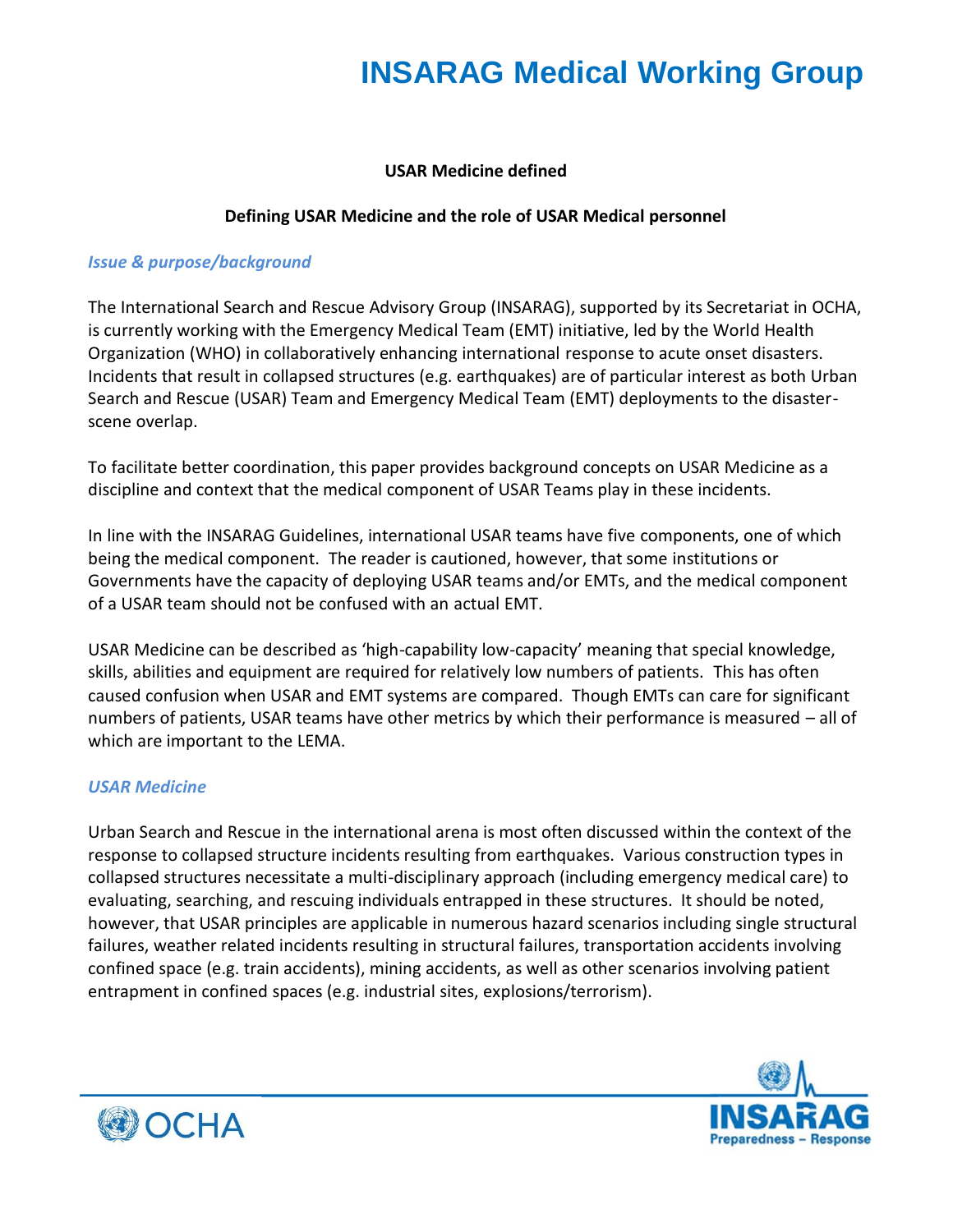USAR Medicine is an integral component of collapsed structure response and requires unique knowledge, skills, and behaviors (abilities) designed to support evaluation and treatment for the entrapped patient in these environments as well as rescuers themselves. Regular evaluation and treatment procedures utilized daily in the hospital setting (e.g. IV placement) become problematic in situations with limited patient access, unusual positioning of the patient, and poor light (see graphics # 1 and #2). Delivery of medical care to these patients while they are still entrapped is *an essential humanitarian activity* as disentanglement and rescue can take many hours. The rescue process itself can pose a risk to patients and medical input is required to prevent deleterious impacts during and after the rescue process.

Hazard recognition and mitigation is an essential skill set for USAR medical providers. Hazards can include those related to the structure (e.g. secondary collapses, loose footing, sharp objects, etc.), environment (e.g. low oxygen, volatile gasses, heat, etc.), and the patients themselves (e.g. altered mental status, body fluids pose specific challenges in this environment). Without adequate training, conditioning, and equipment for response to these scenarios, medical providers may easily become secondary victims during rescue efforts.

| <b>Examples</b>     | Field based medical care   | <b>USAR Medicine</b>           |
|---------------------|----------------------------|--------------------------------|
| Access to patient   | No issues                  | Structural collapse may        |
|                     |                            | present many hour delay in     |
|                     |                            | actually reaching patient.     |
|                     |                            | Voice assessment imperative    |
|                     |                            | if possible.                   |
| Patient positioning | Usually supine, can be re- | Numerous patient positions     |
|                     | positioned as necessary    | (e.g. entrapment upside        |
|                     | including placed at        | down), no re-positioning until |
|                     | comfortable working height | released from entrapment       |
|                     | for provider.              |                                |
| Patient exposure    | Easily undressed           | Often not able to access full  |
|                     |                            | body (e.g. presenting body     |
|                     |                            | part may be limited to single  |
|                     |                            | limb), dust and debris         |
|                     |                            | covering skin                  |
| Entrapment          | Can move/transfer patient  | Cannot move/transfer until     |
|                     | easily                     | entrapment released. Pre-      |
|                     |                            | planning required for          |
|                     |                            | resuscitation upon             |
|                     |                            | entrapment release             |

#### Graphic 1: Comparison USAR Medicine with Field based Medical Care



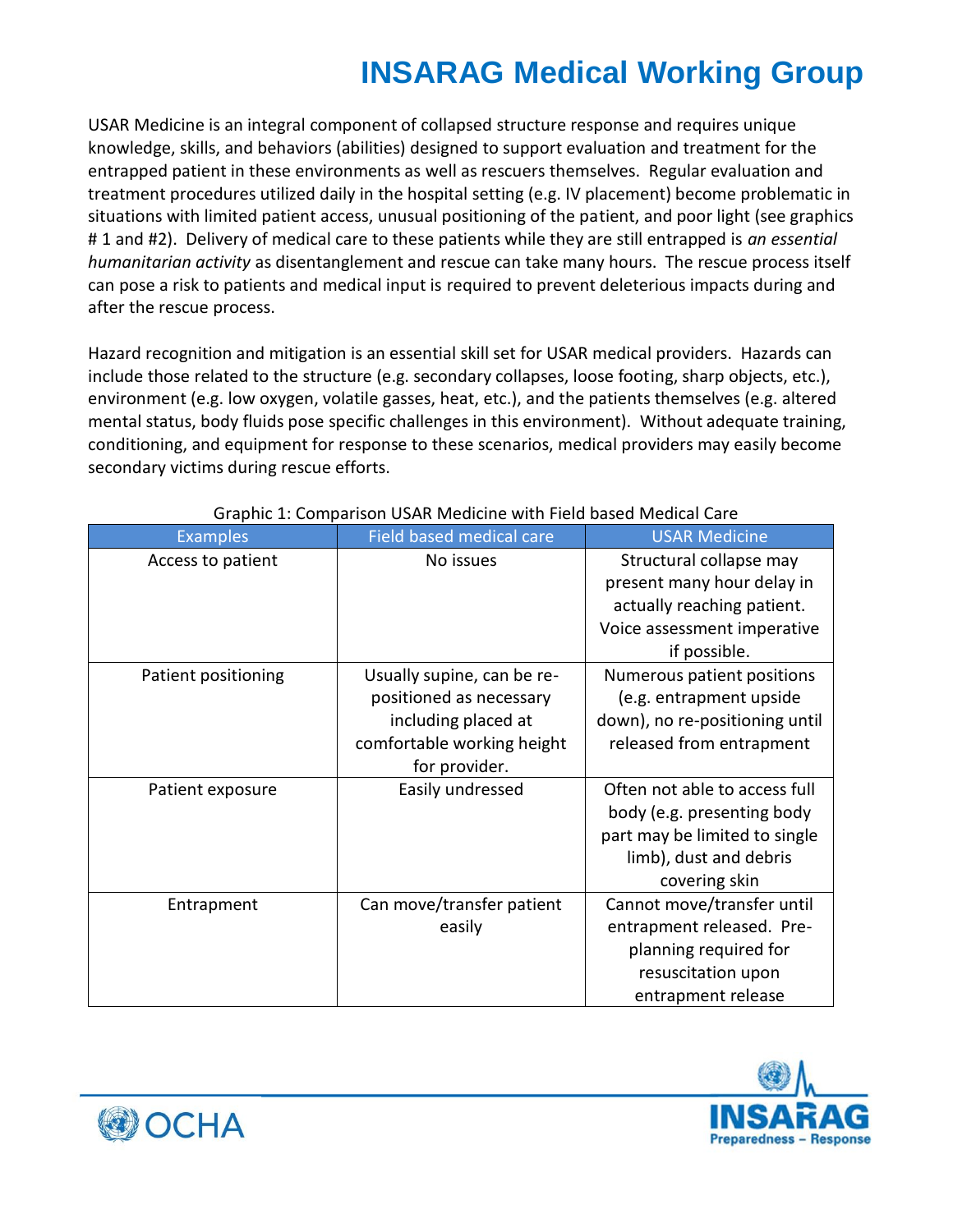| Light                     | Lighting usually adequate      | <b>Environment precludes</b>     |
|---------------------------|--------------------------------|----------------------------------|
|                           |                                | adequate lighting                |
| Temperature               | Temperature control feasible   | No control over ambient          |
|                           |                                | temperature                      |
| Hazards to rescuer and/or | Usually limited to exposure to | All of the above (less easily    |
| patient                   | infectious diseases (usually   | mitigated) AND secondary         |
|                           | easily mitigated), long        | collapse, HAZMAT, dust, sharp    |
|                           | working hours,                 | objects, working at heights,     |
|                           | mental/behavioral health       | ropes, water, electrical, etc.   |
| Confined space            | Provider free to move around   | Cannot stand, operate supine,    |
|                           | patient.                       | prone, squatting affecting       |
|                           | Multiple providers working on  | ability to intervene.            |
|                           | one patient                    | Limitations on gravity assisted  |
|                           |                                | intravenous flow.                |
|                           |                                | Limits ability of others to      |
|                           |                                | assist primary provider.         |
| Personal protective       | Gloves, gown, masks as         | Helmet, goggles, respirator,     |
| equipment                 | required                       | leather gloves over latex, steel |
|                           |                                | toed boots, ropes (when          |
|                           |                                | working at height), etc as       |
|                           |                                | required                         |
| Diagnostics               | Numerous possible              | Limited, more reliant on         |
|                           |                                | clinical observation             |
| Equipment                 | Stationary - facility based    | Rugged, carried easily,          |
|                           |                                | modular, stand-off (e.g.         |
|                           |                                | extended leads for monitor),     |
|                           |                                | more likely battery operated,    |
|                           |                                | considerations related to        |
|                           |                                | hazards and equipment in         |
|                           |                                | confined space (e.g. oxygen)     |
| Patient transfer/movement | Usually accomplished easily    | Immobilization/patient           |
|                           | (e.g. stretcher, wheel chair)  | packaging, special equipment     |
|                           |                                | to move through rubble,          |
|                           |                                | complex extrication              |
|                           |                                | (movement of patient             |
|                           |                                | through structure) procedures    |
| Integration with other    | Typically focused on           | Members must work with           |
| disciplines               | interactions with other health | rescuers, engineers, heavy       |
|                           | providers                      | equipment operators, dog         |



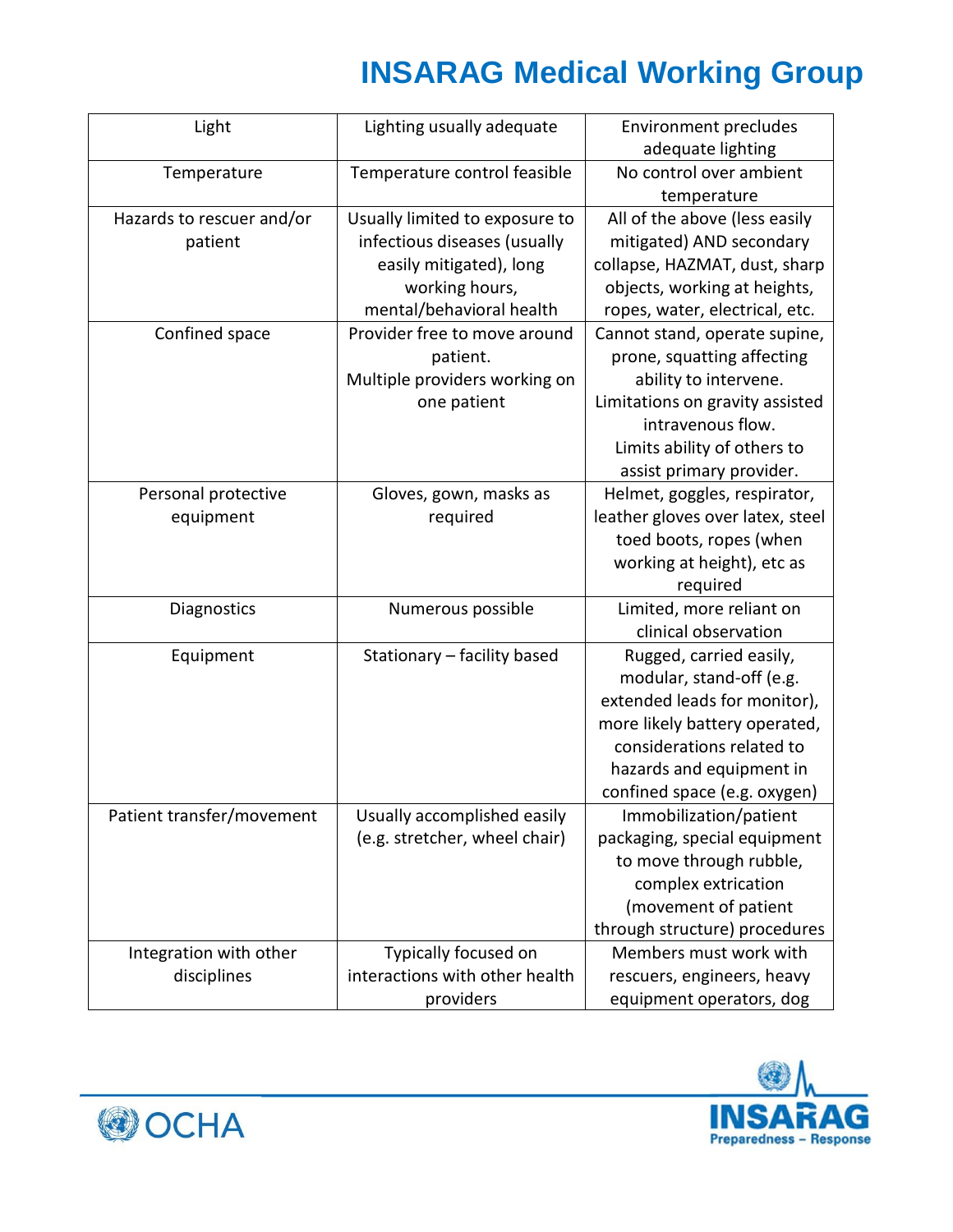|                  |                            | handlers, etc to achieve    |
|------------------|----------------------------|-----------------------------|
|                  |                            | rescue                      |
| Documentation    | Easily achieved            | Limited by environment, and |
|                  |                            | other activities being      |
|                  |                            | conducted                   |
| <b>Abilities</b> | Physical and mental        | Physical and mental         |
|                  | conditioning necessary for | conditioning necessary for  |
|                  | <b>EMT</b> environment     | USAR environment (e.g.      |
|                  |                            | hazards, equipment/ropes)   |

Common medical issues encountered in the collapsed structure environment that require medical intervention while the patient is still entrapped in the rubble include:

- Altered mental status (for numerous reasons)
- Agitation
- Shock (traumatic, septic, dehydration, etc.)
- Hypothermia
- Pain
- Airway dust impaction
- Crush injury and crush syndrome
- Traumatic injuries including impalement (with significant delays to initial treatment up to days) such as penetrating injuries and open fractures.
- Blast injury
- Burns
- Pre-existent medical conditions

Though training may vary country-to-country, common themes revolve around the identification and resolution of the above issues while the victim is still trapped in the collapsed structure environment to minimize morbidity and mortality.



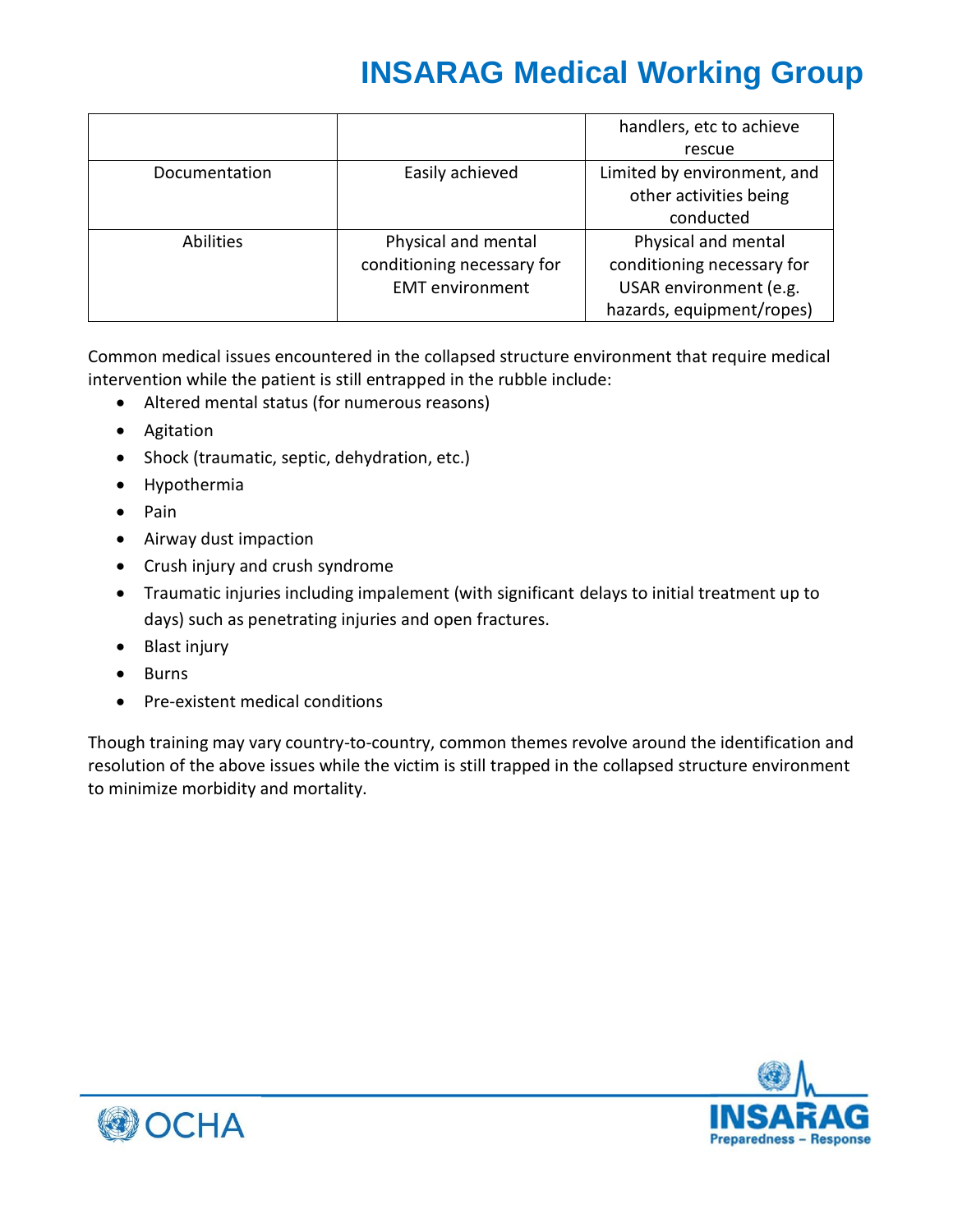

Graphic 2: Typical USAR patient treatment environment

In addition to skill sets, specialized equipment is often necessary in caring for patients while they are still entrapped.

A critical strategic skill for USAR medical personnel relates to medical input that can be provided to team leadership regarding the potential for individuals remaining entrapped, alive. The decision to end rescue efforts is an exceedingly difficult one to make and is usually made by the LEMA. The LEMA, in turn, may turn to Team Leaders to provide input into this process. The recommendation is necessarily a multi-disciplinary one requiring input from rescue, structural engineering, and USAR medical personnel.

#### *Roles of the USAR Medical Team*

The medical component of any international USAR team plays a vital and integral role in the team. Many USAR teams prioritize the objectives of the USAR Medical Component in the following fashion:

- 1. Care of USAR team members themselves in the often austere environment (to include the team search canines)
- 2. Care of individuals entrapped in the rubble
- 3. Other tasks as indicated and requested by the LEMA. These tasks are often referred to as "beyond the rubble" and are to be distinguished from the traditional mission set of EMTs (for which the USAR Team would need to seek registration from the relevant authority and coordination through the EMT CC).